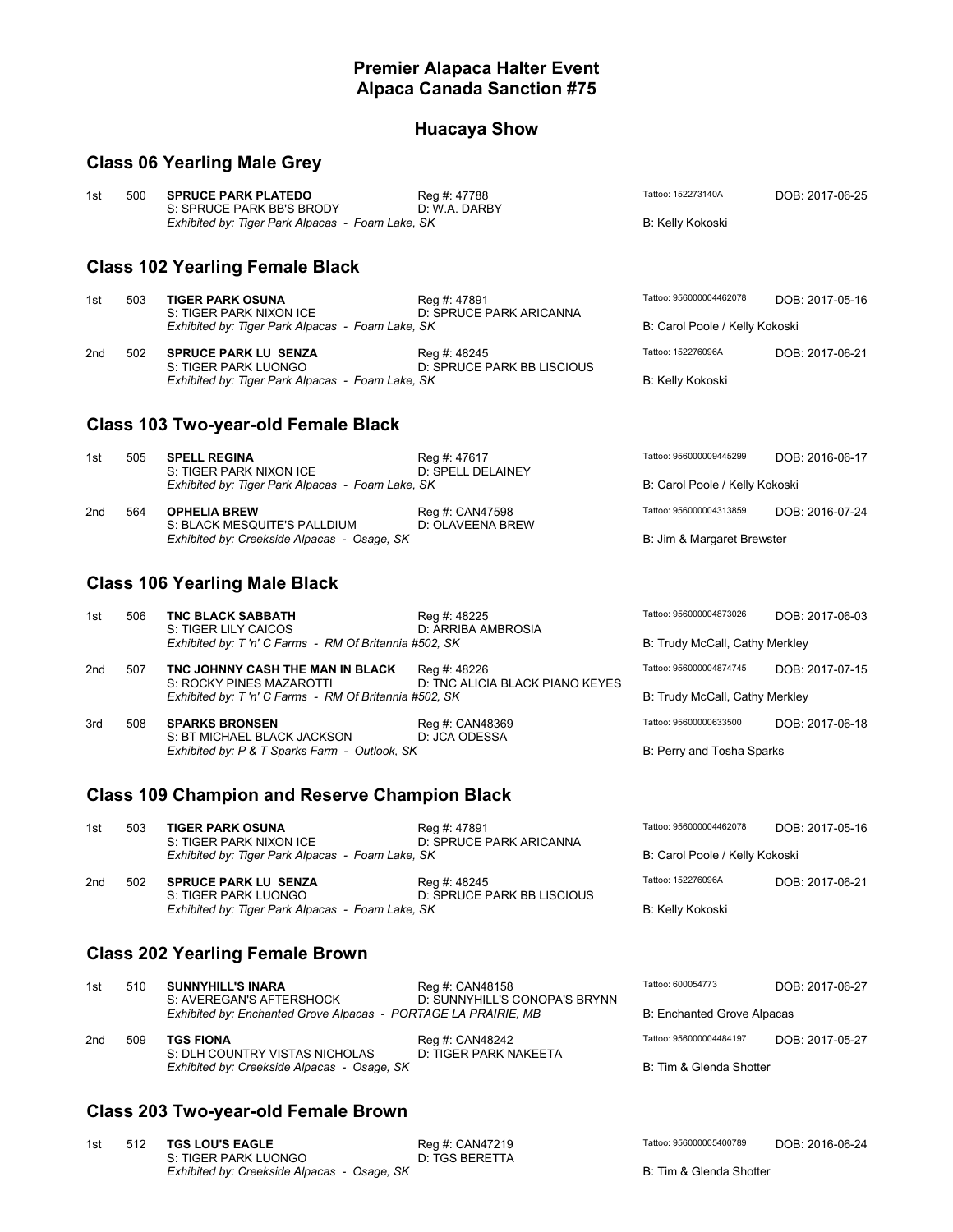### **Class 206 Yearling Male Brown**

| 1st | 519 | <b>DREAMIN' CONOPA'S RAMBO</b><br>S: SNOWMASS CONOPA XXX<br>Exhibited by: Dreamin' Alpacas - Hague, SK | Reg #: APPLIED<br>D: TIGER LILY AURORA     | Tattoo: 956000004494561<br>B: Dreamin' Alpacas | DOB: 2017-05-15 |
|-----|-----|--------------------------------------------------------------------------------------------------------|--------------------------------------------|------------------------------------------------|-----------------|
| 2nd | 518 | AFTERSHOCKS ACE OF ALTRA NOVA<br>S: AVEREGAN'S AFTERSHOCK                                              | Reg #: CAN48422<br>D: SUNNYHILL'S ANISE    | Tattoo: 956000001871188                        | DOB: 2017-06-08 |
|     |     | Exhibited by: Dreamin' Alpacas - Hague, SK                                                             |                                            | B: Altra Nova Alpacas                          |                 |
| 3rd | 514 | <b>TIGER LILY CONOPA'S SMOAK</b><br>S: SNOWMASS CONOPA XXX                                             | Reg #: 47893<br>D: TIGER LILY SAMATHA ICE  | Tattoo: 956000004476235                        | DOB: 2017-06-13 |
|     |     | Exhibited by: Tiger Park Alpacas - Edam, SK<br>Additional Owner: Sunnyhill Alpacas                     |                                            | B: Tiger Lily Ranch                            |                 |
| 4th | 516 | <b>ESSENTIALLY WINSLOW BURT</b><br>S: FOXWOOD'S ESSENTIAL SERVICE                                      | Reg #: 48219<br>D: WILHELMINA BURT         | Tattoo: 956000006318360                        | DOB: 2017-06-06 |
|     |     | Exhibited by: Burton Alpacas - Brandon, MB                                                             |                                            | B: Todd and Christine Burton                   |                 |
| 5th | 517 | <b>INCA HOOTS KON</b><br>S: TNC GENESIS NEXT GENERATION                                                | Reg #: 48361<br>D: JCA ROXANNA             | Tattoo: 956000004878715                        | DOB: 2017-06-19 |
|     |     | Exhibited by: T'n' C Farms - RM Of Britannia #502, SK<br>Additional Owner: Debbie Bruynooghe           |                                            | B: Trudy McCall, Cathy Merkley                 |                 |
| 6th | 513 | <b>SPRUCE PARK LU NAR</b><br>S: TIGER PARK LUONGO                                                      | Reg #: 48288<br>D: SPRUCE PARK BB'S BAKITA | Tattoo: 956000009571981                        | DOB: 2017-06-18 |
|     |     | Exhibited by: Tiger Park Alpacas - Edam, SK                                                            |                                            | B: Tiger Park Alpacas                          |                 |
| 7th | 515 | <b>MCCARTNEY BURT</b>                                                                                  | Reg #: 48220<br>D: MIRANDA BURT            | Tattoo: 56000003641549                         | DOB: 2017-06-02 |
|     |     | S: OFA AXL ROSE<br>Exhibited by: Burton Alpacas - Brandon, MB                                          |                                            | B: Todd and Christine Burton                   |                 |

### **Class 207 Two-year-old Male Brown**

| 1st | 520 | <b>ESSENTIALLY BUCK BURT</b>               | Reg #: APPLIED         | Tattoo: 956000001879470      | DOB: 2016-06-06 |
|-----|-----|--------------------------------------------|------------------------|------------------------------|-----------------|
|     |     | S: FOXWOOD'S ESSENTIAL SERVICE             | <b>D: BRITNEY BURT</b> |                              |                 |
|     |     | Exhibited by: Burton Alpacas - Brandon, MB |                        | B: Todd and Christine Burton |                 |

#### **Class 208 Mature Male Brown**

| 1st | 521 CALEY'S WARRIOR                       | Rea #: 46600       | Tattoo: 900026000571449   | DOB: 2015-06-05 |
|-----|-------------------------------------------|--------------------|---------------------------|-----------------|
|     | S: VINTAGE LEGADO                         | D: XANADU VELASQUA |                           |                 |
|     | Exhibited by: Caley Alpacas - Camrose, AB |                    | B: Cam & Shirley Thorburn |                 |

## **Class 209 Champion and Reserve Champion Brown**

| 1st | 519 | <b>DREAMIN' CONOPA'S RAMBO</b><br>S: SNOWMASS CONOPA XXX<br>Exhibited by: Dreamin' Alpacas - Haque, SK | Reg #: APPLIED<br>D: TIGER LILY AURORA | Tattoo: 956000004494561<br>B: Dreamin' Alpacas | DOB: 2017-05-15 |
|-----|-----|--------------------------------------------------------------------------------------------------------|----------------------------------------|------------------------------------------------|-----------------|
| 2nd | 521 | <b>CALEY'S WARRIOR</b>                                                                                 | Reg #: 46600                           | Tattoo: 900026000571449                        | DOB: 2015-06-05 |
|     |     | S: VINTAGE LEGADO<br>Exhibited by: Caley Alpacas - Camrose, AB                                         | D: XANADU VELASQUA                     | B: Cam & Shirley Thorburn                      |                 |

### **Class 302 Yearling Female Fawn**

*Additional Owner: Sunnyhills Alpacas*

| 1st | 522 | <b>SPELL HARPER</b><br>S: SNOWMASS CANOPA XXX    | Reg #: 48262<br>D: SPELL DEVLYNN | Tattoo: 152302425A             | DOB: 2017-06-12 |
|-----|-----|--------------------------------------------------|----------------------------------|--------------------------------|-----------------|
|     |     | Exhibited by: Tiger Park Alpacas - Foam Lake, SK |                                  | B: Carol Poole / Kelly Kokoski |                 |
| 2nd | 525 | <b>DLH GEORGIA</b><br>S: DLH YEAGERMIESTER       | Reg #: CAN48353<br>D: SAGE BAR   | Tattoo: 95600000482425         | DOB: 2017-05-15 |
|     |     | Exhibited by: One Tree Farms - Estevan, SK       |                                  | B: Don & Lynn Hilderman        |                 |
| 3rd | 523 | <b>CALEY'S BELLA</b><br>S: XANADU P HIGH COTTON  | Reg #: 48185<br>D: CALEY'S LEXUS | Tattoo: 900026000082184        | DOB: 2017-06-23 |
|     |     | Exhibited by: Tiger Park Alpacas - Edam, SK      |                                  | B: Tiger Park Alpacas          |                 |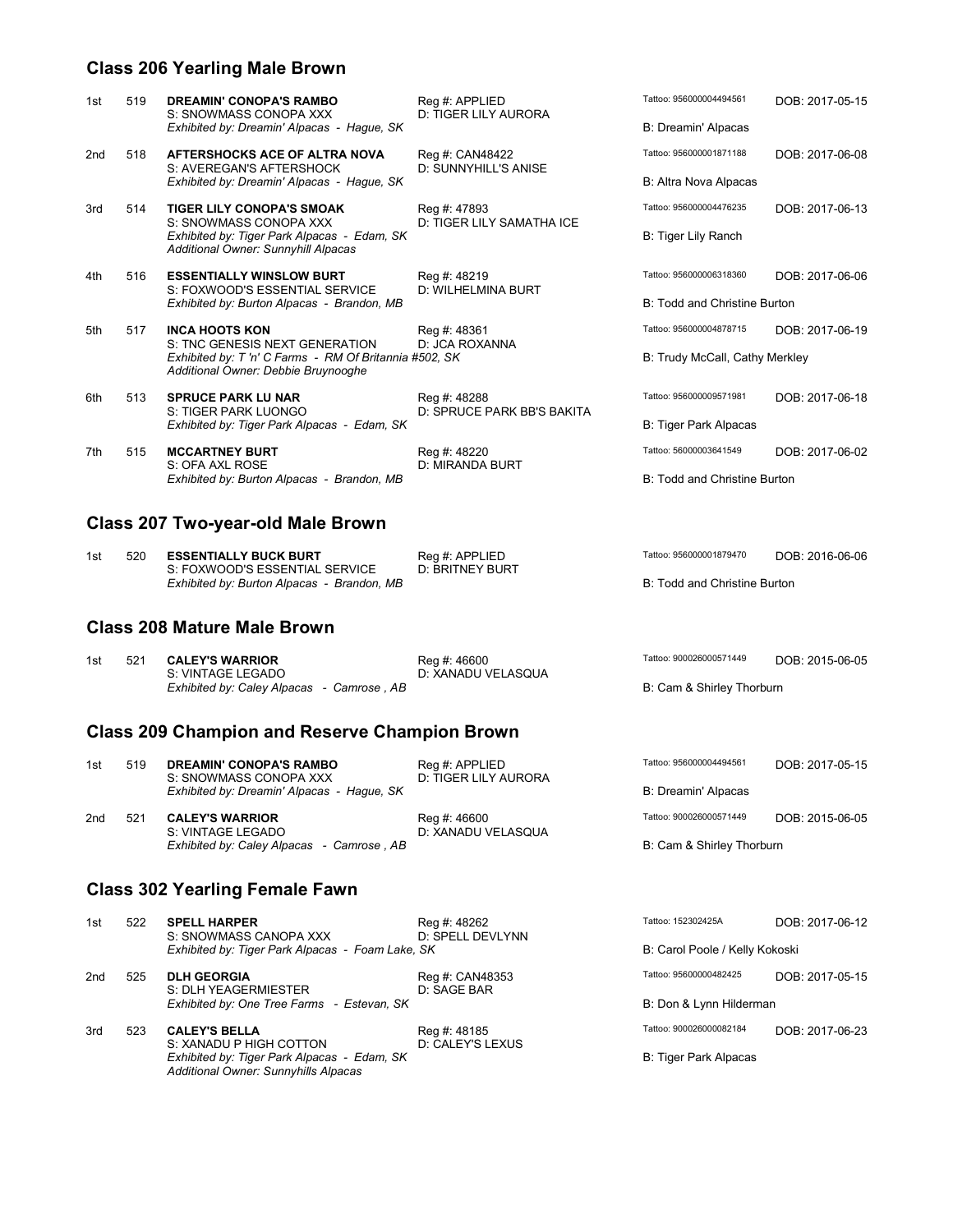## **Class 303 Two-year-old Female Fawn**

| 1st | 527 | <b>TIGER LILY SHAKA'S MERCEDES</b><br>S: AZTEC SHAKA<br>Exhibited by: Tiger Park Alpacas - Foam Lake, SK | Reg #: 47416<br>D: TIGER LILY SAMANTHA ICE | Tattoo: 956000004448545<br>B: Carol Poole | DOB: 2016-05-29 |
|-----|-----|----------------------------------------------------------------------------------------------------------|--------------------------------------------|-------------------------------------------|-----------------|
| 2nd | 565 | <b>TGS CREEKSIDE'S ECHO</b>                                                                              | Reg #: CAN47751                            | Tattoo: 956000004486776                   | DOB: 2016-06-17 |
|     |     | S: SNOWMASS MATRIX PREMIER XX<br>Exhibited by: Creekside Alpacas - Osage, SK                             | D: PRARIE SPIRIT SUSANNAH                  | B: Tim& Glenda Shotter                    |                 |

### **Class 304 Mature Female Fawn**

| 1st | 528 | <b>TGS DAFFODIL</b>                         | Reg #: CAN46390      | Tattoo: 956000003641637 | DOB: 2015-07-05 |
|-----|-----|---------------------------------------------|----------------------|-------------------------|-----------------|
|     |     | S: DLH COUNTRY VISTAS NICHOLAS              | D: DLH YOLANDI VISTA |                         |                 |
|     |     | Exhibited by: Creekside Alpacas - Osage, SK |                      | B: Glenda & Tim Shotter |                 |

#### **Class 306 Yearling Male Fawn**

| 1st | 566 | <b>MISTY WATER'S HIGHARCHY</b><br>S: CALEY'S PERUVIAN MONARCH<br>Exhibited by: Caley Alpacas - Camrose, AB | Reg #: 48181<br>D: MISTY WATER'S HIGHNESS    | Tattoo: 900026000571473<br>B: Cam & Shirley Thorburn | DOB: 2017-06-25 |
|-----|-----|------------------------------------------------------------------------------------------------------------|----------------------------------------------|------------------------------------------------------|-----------------|
| 2nd | 530 | <b>DREAMIN' NASHVILLE</b><br>S: TIGER PARK NIXON ICE                                                       | Reg #: APPLIED<br>D: STONEY PLAIN'S CONTESSA | Tattoo: 956000001854024                              | DOB: 2017-06-24 |
|     |     | Exhibited by: Dreamin' Alpacas - Hague, SK                                                                 |                                              | B: Dreamin' Alpacas                                  |                 |

### **Class 307 Two-year-old Male Fawn**

| 1st | 531 | <b>CALEY'S SPIT FIRE</b>                  | Reg #: 47350     | Tattoo: 900026000571464   | DOB: 2016-05-25 |
|-----|-----|-------------------------------------------|------------------|---------------------------|-----------------|
|     |     | S: XANADU P HIGH COTTON                   | D: CALEY'S LEXUS |                           |                 |
|     |     | Exhibited by: Caley Alpacas - Camrose, AB |                  | B: Cam & Shirley Thorburn |                 |

#### **Class 308 Mature Male Fawn**

| 1st | 566 | <b>DREAMIN' JASE</b><br>S: LS JANGO<br>Exhibited by: Dreamin' Alpacas - Haque, SK | Reg #: 47014<br>D: STONEY PLAIN'S SOPHIA | Tattoo: 956000004483592<br>B: Dreamin' Alpacas | DOB: 2015-05-29 |
|-----|-----|-----------------------------------------------------------------------------------|------------------------------------------|------------------------------------------------|-----------------|
| 2nd | 567 | <b>ARRIBA EGNITER</b><br>S: ARRIBA ANTERO                                         | Reg #: 45357<br>D: TELL ESME             | Tattoo: 152205294A                             | DOB: 2014-08-16 |
|     |     | Exhibited by: Dreamin' Alpacas - Haque, SK                                        |                                          | B: Dreamin' Alpacas                            |                 |

### **Class 309 Champion and Reserve Champion Fawn**

| 1st | 566 | <b>DREAMIN' JASE</b><br>S: LS JANGO<br>Exhibited by: Dreamin' Alpacas - Haque, SK                        | Reg #: 47014<br>D: STONEY PLAIN'S SOPHIA   | Tattoo: 956000004483592<br>B: Dreamin' Alpacas | DOB: 2015-05-29 |
|-----|-----|----------------------------------------------------------------------------------------------------------|--------------------------------------------|------------------------------------------------|-----------------|
| 2nd | 527 | <b>TIGER LILY SHAKA'S MERCEDES</b><br>S: AZTEC SHAKA<br>Exhibited by: Tiger Park Alpacas - Foam Lake, SK | Reg #: 47416<br>D: TIGER LILY SAMANTHA ICE | Tattoo: 956000004448545<br>B: Carol Poole      | DOB: 2016-05-29 |

### **Class 402 Yearling Female Light**

| 1st | 533 | <b>MAIN STREAM'S SYMPHONY</b><br>S: XANADU P HIGH COTTON<br>Exhibited by: Main Stream Alpacas - Camrose, AB | Reg #: 48183<br>D: ALBERTA ROSE'S IZZY | Tattoo: 956000002671429<br>B: Brady Thorburn   | DOB: 2017-07-09 |
|-----|-----|-------------------------------------------------------------------------------------------------------------|----------------------------------------|------------------------------------------------|-----------------|
| 2nd | 567 | <b>ESPIN BREEZE OF LBA</b><br>S: AZTEC IMPERIAL<br>Exhibited by: Lake Breeze Alpacas - Bulyea, SK           | Reg #: CAN47782<br>D: FOXWOOD NAUTICA  | Tattoo: 956000003102388<br>B: Sherry Mochinski | DOB: 2017-06-16 |

## **Class 403 Two-year-old Female Light**

| 1st | 534 | MISTY WATER'S HIGHLIGHT<br>S: FOXWOOD'S GET CARTER | Reg #: 47091<br>D: MISTY WATER'S HIGHNESS | Tattoo: 152036264A | DOB: 2016-06-04 |
|-----|-----|----------------------------------------------------|-------------------------------------------|--------------------|-----------------|
|     |     | Exhibited by: Main Stream Alpacas - Camrose, AB    |                                           | B: Brady Thorburn  |                 |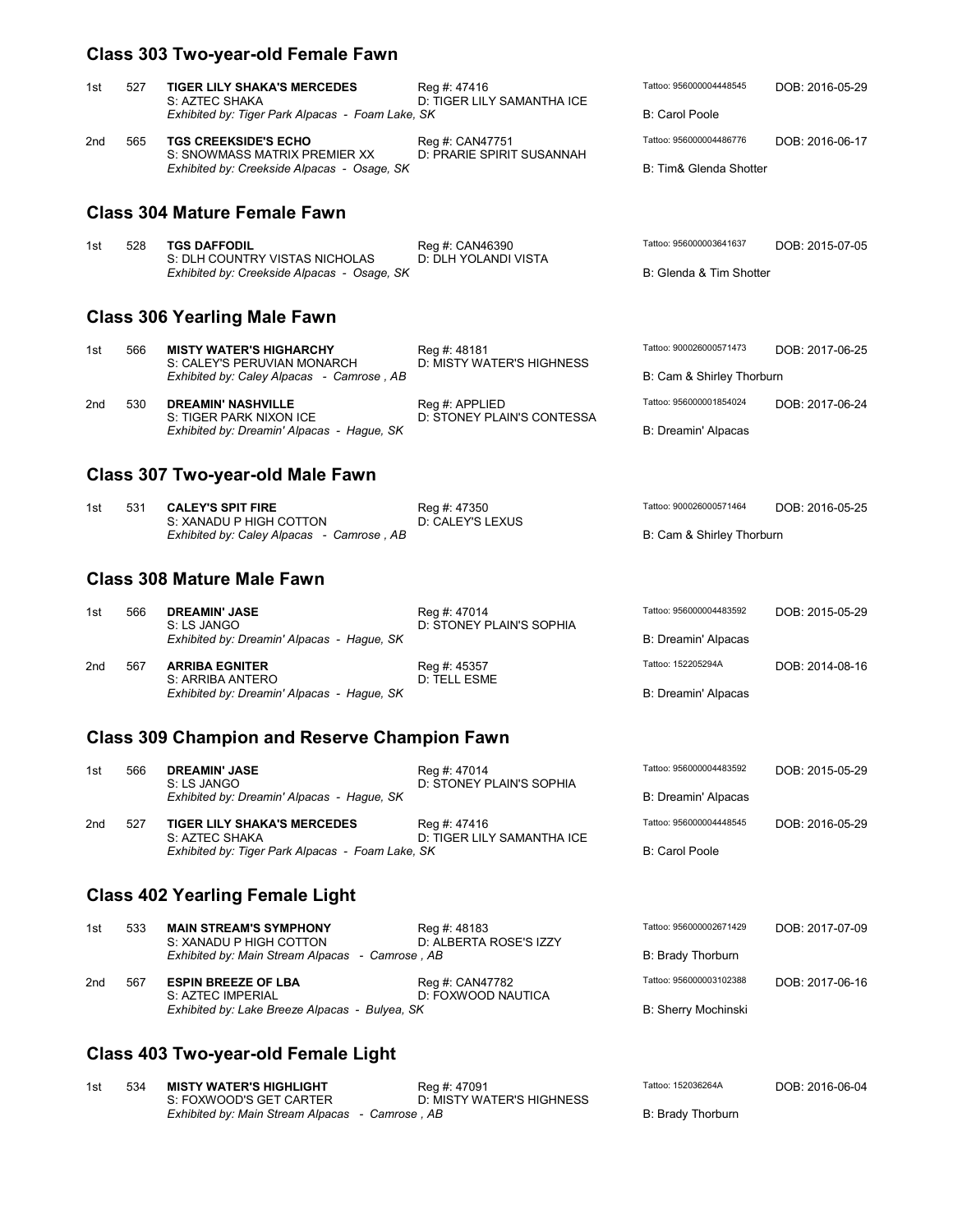## **Class 406 Yearling Male Light**

| 1st | 568 | <b>REPLICATOR BREEZE OF LBA</b><br>S: FOXWOOD'S VINDICATOR<br>Exhibited by: Lake Breeze Alpacas - Bulyea, SK | Reg #: CAN47784<br>D: AMARULA BREEZE OF LBA       | Tattoo: 956000004812722<br>B: Sherry Mochinski | DOB: 2017-06-24 |
|-----|-----|--------------------------------------------------------------------------------------------------------------|---------------------------------------------------|------------------------------------------------|-----------------|
| 2nd | 569 | <b>BARRINGTON BREEZE OF LBA</b><br>S: AZTEC IMPERIAL<br>Exhibited by: Lake Breeze Alpacas - Bulyea, SK       | Reg #: CAN47783<br>D: ECHOS PROMISE BREEZE OF LBA | Tattoo: 956000004803317<br>B: Sherry Mochinski | DOB: 2017-06-20 |

## **Class 502 Yearling Female White**

| 1st | 539 | <b>BIRCHLEAF COMPLETE</b><br>S: MFI & TNT PERUVIAN FOUNDATION<br>Exhibited by: Main Stream Alpacas - Camrose, AB | Reg #: 48057<br><b>D: BIRCHLEAF SUNITA</b> | Tattoo: 152271746A<br>B: Brady Thorburn | DOB: 2017-04-24 |
|-----|-----|------------------------------------------------------------------------------------------------------------------|--------------------------------------------|-----------------------------------------|-----------------|
| 2nd | 536 | <b>SNDG BUTTERFLY</b><br>S: ALBERTA ROSE'S LUCCIANO                                                              | Reg #: 48164<br>D: ANTEBELLUM BREW         | Tattoo: 956000004882080                 | DOB: 2017-06-15 |
|     |     | Exhibited by: Sundog Alpacas - Saskatoon, SK                                                                     |                                            | B: Sundog Alpacas                       |                 |
| 3rd | 537 | <b>SNDG DANCING QUEEN</b><br>S: SNOWMASS MATRIX PREMIER XX                                                       | Reg #: 48161<br>D: BKD'S SHAKA'S KALEASHA  | Tattoo: 956000004872030                 | DOB: 2017-05-04 |
|     |     | Exhibited by: Sundog Alpacas - Saskatoon, SK                                                                     |                                            | B: Sundog Alpacas                       |                 |
| 4th | 541 | <b>DLH IDA</b><br>S: SVA KUNG PAO'S KUNG FU                                                                      | Reg #: CAN48352<br>D: DLH IVANA VISTA      | Tattoo: 956000004800384                 | DOB: 2017-06-09 |
|     |     | Exhibited by: One Tree Farms - Estevan, SK                                                                       |                                            | B: Don & Lynn Hilderman                 |                 |
| 5th | 570 | <b>TENACIOUS HOPE BREEZE OF LBA</b><br>S: PARK RAVINE BREEZE OF LBA                                              | Reg #: CAN48374<br>D: RGA ALANA            | Tattoo: 956000001421306                 | DOB: 2017-10-28 |
|     |     | Exhibited by: Lake Breeze Alpacas - Bulyea, SK                                                                   |                                            | B: Sherry Mochinski                     |                 |
| 6th | 540 | <b>CIRCLE O EMBERLEY</b><br>S: SNOWMASS ROYAL EMBER                                                              | Reg #: 48151<br>D: CIRCLE O ALOUETTE       | Tattoo: 956000004816274                 | DOB: 2017-06-14 |
|     |     | Exhibited by: Circle O Alpacas - Alexader, MB                                                                    |                                            | B: Circle O Alpacas                     |                 |
|     | 542 | <b>UMA LEGACY'S ALYSSA</b><br>S: SNOWMASS ARTIC LEGACY XX                                                        | Reg #: CAN48266<br>D: UMA ALEKA BELLE      | Tattoo: 152212547A                      | DOB: 2017-08-11 |
|     |     | Exhibited by: Evergreen Acres Alpacas - Arden, MB                                                                |                                            | <b>B: G&amp;K Umscheid</b>              |                 |

## **Class 504 Mature Female White**

| 1st | 543 | UMA MATRIX JUBILEE'S STARLEITA                    | Reg #: CAN47636                | Tattoo: 152209144A | DOB: 2015-08-31 |
|-----|-----|---------------------------------------------------|--------------------------------|--------------------|-----------------|
|     |     | S: TP MATRIX JUBILEE                              | D: PUCARA'S STAR QUEST SUN-SET |                    |                 |
|     |     | Exhibited by: Evergreen Acres Alpacas - Arden, MB |                                | B: G&K Umscheid    |                 |

#### **Class 506 Yearling Male White**

| 1st | 546 | <b>TIGER LILY CONOPA'S MAROON</b><br>S: SNOWMASS COPOPA XXX<br>Exhibited by: Tiger Park Alpacas - Edam, SK<br>Additional Owner: Sunnyhills Alpacas | Reg #: 47892<br>D: TIGER LILY PANDORA          | Tattoo: 956000009443629<br>B: Tiger Lily Ranch | DOB: 2017-05-28 |
|-----|-----|----------------------------------------------------------------------------------------------------------------------------------------------------|------------------------------------------------|------------------------------------------------|-----------------|
| 2nd | 544 | <b>TIGER PARK SHAKA'S BIAGINI</b><br>S: AZTEC SHAKA                                                                                                | Reg #: 47895<br>D: SPRUCE PARK GENESIS' GENEVA | Tattoo: 956000005773001                        | DOB: 2017-06-12 |
|     |     | Exhibited by: Tiger Park Alpacas - Foam Lake, SK                                                                                                   |                                                | B: Carol Poole / Kelly Kokoski                 |                 |
| 3rd | 545 | <b>SUNKEYA NAHANI</b><br>S: AZTEC SHAKA                                                                                                            | Reg #: CAN48340<br>D: SPELL CLEO               | Tattoo: 956000000942617                        | DOB: 2017-06-04 |
|     |     | Exhibited by: Sunkeya Farm Alpacas - Oliver, BC                                                                                                    |                                                | B: Sunkeya Farm Alpacas                        |                 |
| 4th | 547 | <b>ESSENTIALLY FROSTBITE BURT</b><br>S: FOXWOOD'S ESSENTIAL SERVICE<br>Exhibited by: Burton Alpacas - Brandon, MB                                  | Reg #: 48218<br><b>D: FLOWER BURT</b>          | Tattoo: 956000003643025                        | DOB: 2017-05-23 |
|     |     |                                                                                                                                                    |                                                | B: Todd and Christine Burton                   |                 |

#### **Class 507 Two-year-old Male White**

| 1st | 548 | <b>TIGER LILY SHAKA'S VEGAS</b>                  | Reg #: 47420              | Tattoo: 956000004471817 | DOB: 2016-05-28 |
|-----|-----|--------------------------------------------------|---------------------------|-------------------------|-----------------|
|     |     | S: AZTEC SHAKA                                   | D: TIGER LILY CRICKET ICE |                         |                 |
|     |     | Exhibited by: Tiger Park Alpacas - Foam Lake, SK |                           | B: Carol Poole          |                 |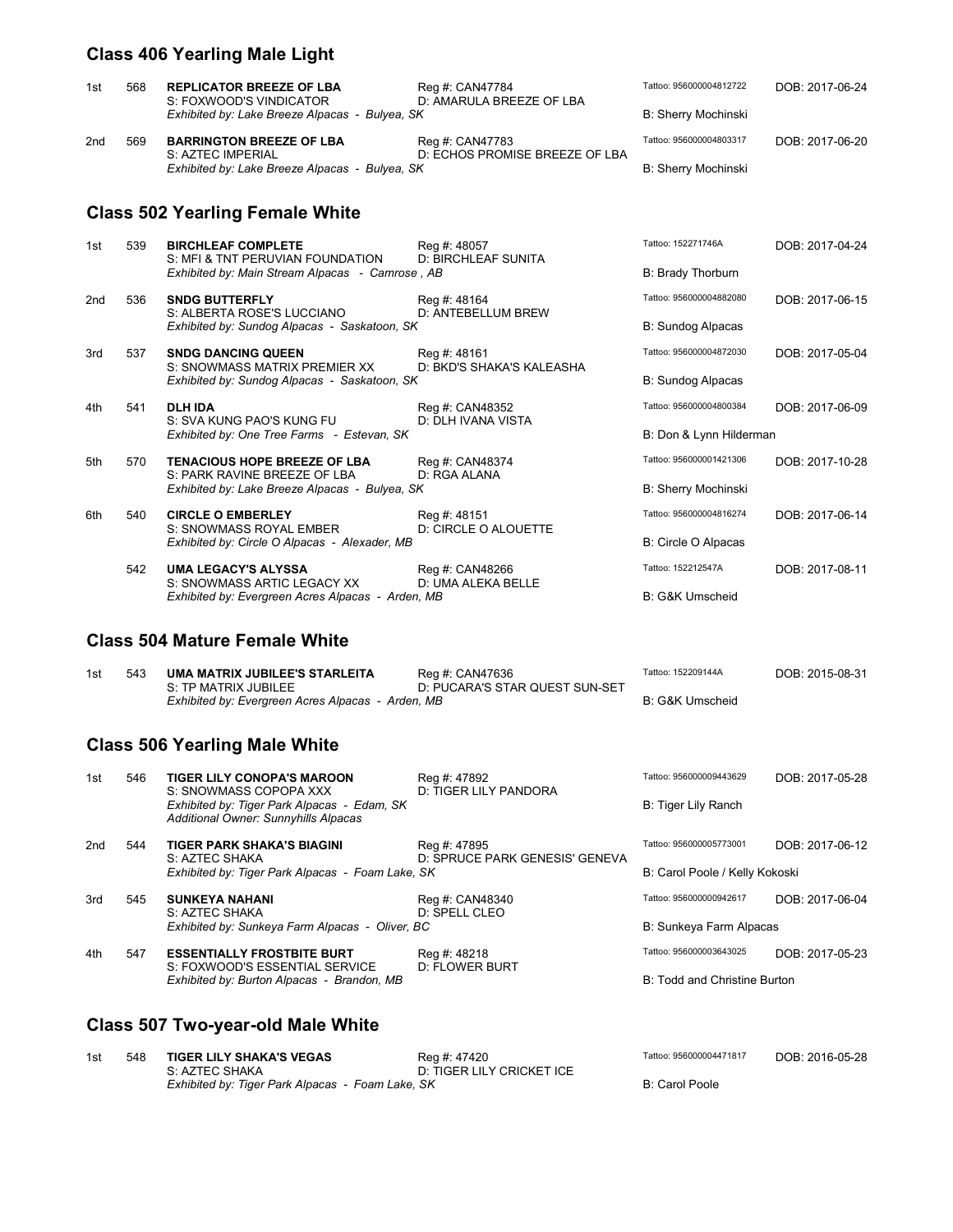#### **Class 508 Mature Male White**

| 1st                                           | 549 | <b>TIGER LILY CONOPA'S SECRETARIAT</b><br>S: SNOWMASS CONOPA XXX<br>Exhibited by: Tiger Park Alpacas - Edam, SK<br>Additional Owner: Sunnyhill Alpacas | Reg #: 46968<br>D: TIGER LILY PANDORA    | Tattoo: 956000003714533<br>B: Tiger Lily Ranch | DOB: 2015-05-30 |  |  |
|-----------------------------------------------|-----|--------------------------------------------------------------------------------------------------------------------------------------------------------|------------------------------------------|------------------------------------------------|-----------------|--|--|
|                                               |     | <b>Class 509 Champion and Reserve Champion White</b>                                                                                                   |                                          |                                                |                 |  |  |
| 1st                                           | 546 | <b>TIGER LILY CONOPA'S MAROON</b><br>S: SNOWMASS COPOPA XXX<br>Exhibited by: Tiger Park Alpacas - Edam, SK                                             | Reg #: 47892<br>D: TIGER LILY PANDORA    | Tattoo: 956000009443629<br>B: Tiger Lily Ranch | DOB: 2017-05-28 |  |  |
| 2nd                                           | 539 | Additional Owner: Sunnyhills Alpacas<br><b>BIRCHLEAF COMPLETE</b><br>S: MFI & TNT PERUVIAN FOUNDATION                                                  | Reg #: 48057<br>D: BIRCHLEAF SUNITA      | Tattoo: 152271746A                             | DOB: 2017-04-24 |  |  |
|                                               |     | Exhibited by: Main Stream Alpacas - Camrose, AB<br><b>Class 702 Champion Yearling Female</b>                                                           |                                          | B: Brady Thorburn                              |                 |  |  |
|                                               |     |                                                                                                                                                        |                                          |                                                |                 |  |  |
| 1st                                           | 539 | <b>BIRCHLEAF COMPLETE</b><br>S: MFI & TNT PERUVIAN FOUNDATION<br>Exhibited by: Main Stream Alpacas - Camrose, AB                                       | Reg #: 48057<br>D: BIRCHLEAF SUNITA      | Tattoo: 152271746A                             | DOB: 2017-04-24 |  |  |
|                                               |     |                                                                                                                                                        |                                          | B: Brady Thorburn                              |                 |  |  |
| <b>Class 703 Champion Two-year-old Female</b> |     |                                                                                                                                                        |                                          |                                                |                 |  |  |
| 1st                                           | 527 | <b>TIGER LILY SHAKA'S MERCEDES</b><br>S: AZTEC SHAKA<br>Exhibited by: Tiger Park Alpacas - Foam Lake, SK                                               | Reg #: 47416                             | Tattoo: 956000004448545                        | DOB: 2016-05-29 |  |  |
|                                               |     |                                                                                                                                                        | D: TIGER LILY SAMANTHA ICE               | <b>B: Carol Poole</b>                          |                 |  |  |
| <b>Class 706 Champion Yearling Male</b>       |     |                                                                                                                                                        |                                          |                                                |                 |  |  |
| 1st                                           | 546 | <b>TIGER LILY CONOPA'S MAROON</b><br>S: SNOWMASS COPOPA XXX<br>Exhibited by: Tiger Park Alpacas - Edam, SK<br>Additional Owner: Sunnyhills Alpacas     | Reg #: 47892<br>D: TIGER LILY PANDORA    | Tattoo: 956000009443629<br>B: Tiger Lily Ranch | DOB: 2017-05-28 |  |  |
|                                               |     | <b>Class 707 Champion Two-year-old Male</b>                                                                                                            |                                          |                                                |                 |  |  |
| 1st                                           | 531 | <b>CALEY'S SPIT FIRE</b><br>S: XANADU P HIGH COTTON<br>Exhibited by: Caley Alpacas   - Camrose , AB                                                    | Reg #: 47350<br>D: CALEY'S LEXUS         | Tattoo: 900026000571464                        | DOB: 2016-05-25 |  |  |
|                                               |     |                                                                                                                                                        |                                          | B: Cam & Shirley Thorburn                      |                 |  |  |
|                                               |     | <b>Class 708 Champion Mature Male</b>                                                                                                                  |                                          |                                                |                 |  |  |
| 1st                                           | 566 | <b>DREAMIN' JASE</b><br>S: LS JANGO<br>Exhibited by: Dreamin' Alpacas  - Hague, SK                                                                     | Reg #: 47014<br>D: STONEY PLAIN'S SOPHIA | Tattoo: 956000004483592<br>B: Dreamin' Alpacas | DOB: 2015-05-29 |  |  |
|                                               |     | <b>Class 800 Junior Showmanship</b>                                                                                                                    |                                          |                                                |                 |  |  |
| 1st                                           | 552 | Exhibited by: Creekside Alpacas - Osage, SK<br>Junior Exhibitor: Daylin Shotter                                                                        |                                          |                                                |                 |  |  |
|                                               | 551 | Exhibited by: Creekside Alpacas - Osage, SK<br>Junior Exhibitor: Alex Shotter                                                                          |                                          |                                                |                 |  |  |

- 553 *Exhibited by: P & T Sparks Farm Outlook, SK* **Junior Exhibitor: Tucker Sparks**
- 554 *Exhibited by: P & T Sparks Farm Outlook, SK* **Junior Exhibitor: Zayne Sparks**

## **Class 801 Senior Showmanship**

| 1st | 558 | Exhibited by: P & T Sparks Farm - Outlook, SK<br>Junior Exhibitor: Bryden Sparks |
|-----|-----|----------------------------------------------------------------------------------|
| 2nd | 556 | Exhibited by: Creekside Alpacas - Osage, SK<br>Junior Exhibitor: Cody Shotter    |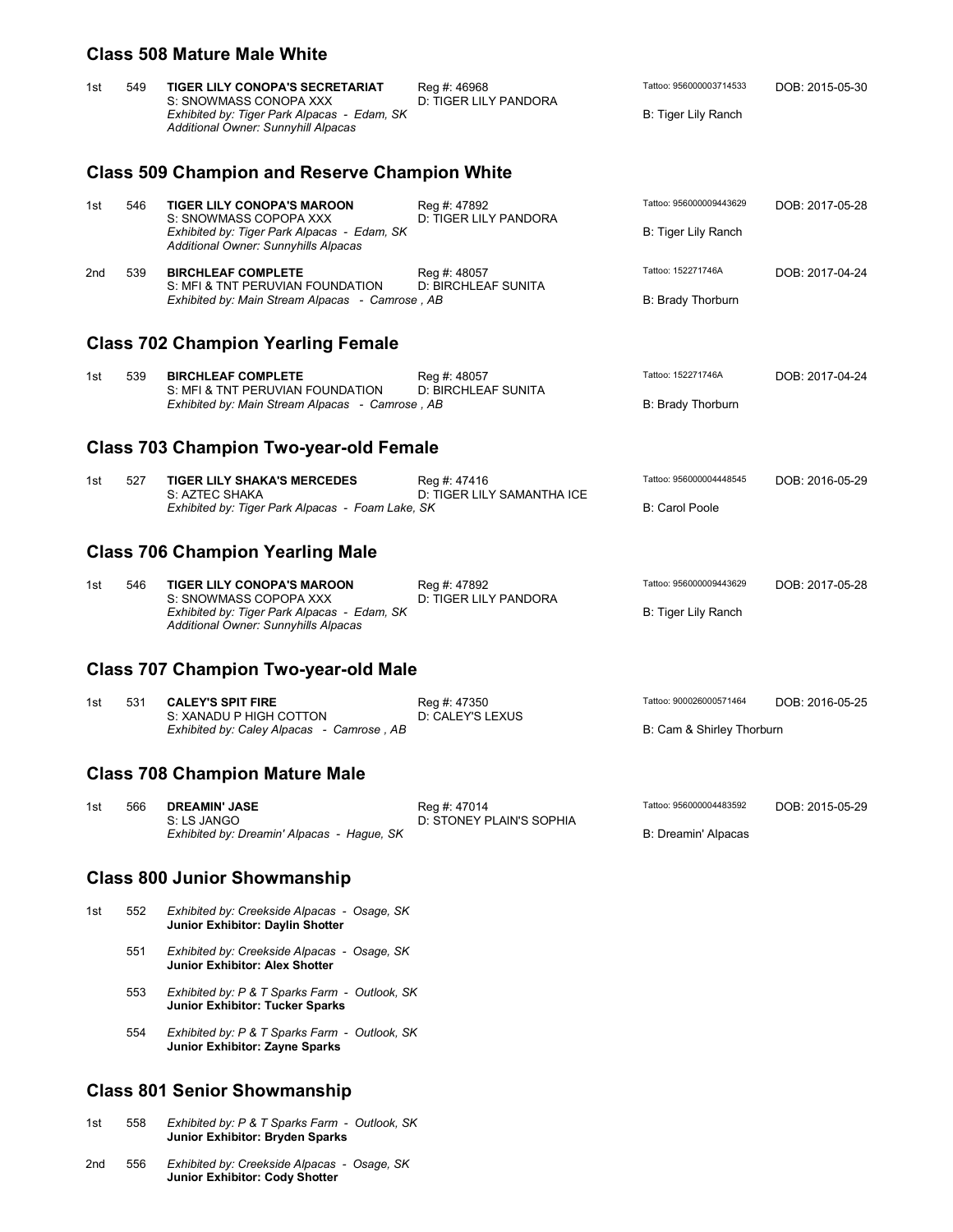| 3rd | 557 | Exhibited by: Tiger Park Alpacas - Edam, SK<br>Junior Exhibitor: Ariena Voss   |
|-----|-----|--------------------------------------------------------------------------------|
| 4th | 555 | Exhibited by: Creekside Alpacas - Osage, SK<br>Junior Exhibitor: Mason Shotter |

#### **Class 850 Get-Of-Sire**

- 1st 559 *Exhibited by: Tiger Park Alpacas Foam Lake, SK*
- 2nd 560 *Exhibited by: Tiger Park Alpacas - Foam Lake, SK*

### **Class 851 Progeny-of-Dam**

- 1st 571 *Exhibited by: Caley Alpacas Camrose , AB*
- 2nd 561 *Exhibited by: Tiger Park Alpacas Edam, SK*

### **Class 999 Supreme Champion**

1st 566 **DREAMIN' JASE** Reg #: 47014 Tattoo: 956000004483592 DOB: 2015-05-29 S: LS JANGO D: STONEY PLAIN'S SOPHIA **EXAMIN' JASE** Reg #: 47014 Reg + 2014<br>
S: LS JANGO D: STONEY PLAIN'S SOPHIA<br>
Exhibited by: Dreamin' Alpacas - Hague, SK B: Dreamin' Alpacas